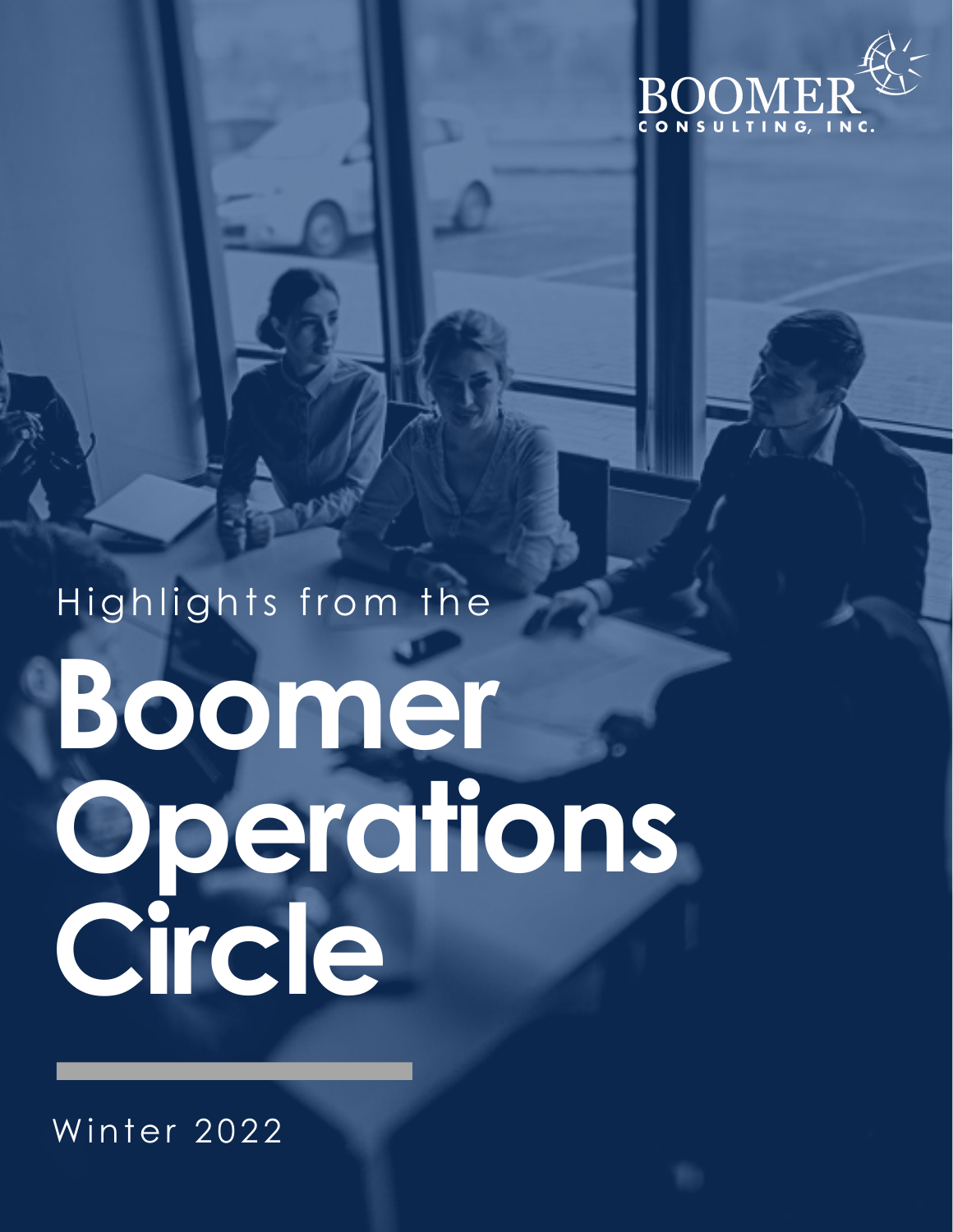

# **Topic Highlights from The Boomer Operations Circle™ 2022 Winter Meeting**

The Boomer Operations Circle<sup>TM</sup> is a community of operational leaders from forward-thinking firms who are committed to designing and implementing better business strategies, plans and procedures in their firms. Learn more at www.boomer.com/oc.

This March, our members met in Kansas City, MO and virtually for lively and insightful sharing of their perspectives on the challenges and opportunities facing their firm and the profession.

### • **Trends for 2022**

- o We took a fresh look at the trends that all firms should consider when planning for the year ahead.
- o Some of the trends discussed include breaking down process silos to create a one-firm approach and process as a talent strategy.

## • **Client Experience (Internal and External)**

- o Every firm says client service and employee engagement are traits that set them apart from their competitors.
- o In this session, we discussed why every firm needs a CX strategy, the process for analyzing client service and employee experience, and strategies they need to put in place to raise the bar in the firm.

### • **Change Leadership**

- o In our changing world, leadership requires that we push through fear and uncertainty and look for opportunities. In this session, we identified specific steps firms can take to capitalize on the change we are leading through right now.
- o We reviewed the leadership ladder and how to move to a higher level to lead in different and more effective ways. Members developed specific plans for showing their teams that change is natural and positive and a normal part of firm culture.

### • **Building the Business Development Culture in Your Firm: Formalizing the Process**

- o Organic growth requires continued focus and effort, and a strong business development culture is built on a solid business development process.
- o In this session, members learned the key strategies firms are using to simultaneously increase the effectiveness of their business development efforts while strengthening their business development culture.
- **Effective Communication**
	- o Communication is the key to positive results in your firm, department, and individual goals. Blended work environments, the war for talent, new concerns in technology security and outsourcing are just a few of the new challenges we face.
	- o In this session, we explored opportunities for a comprehensive communication plan that is effective and creative.